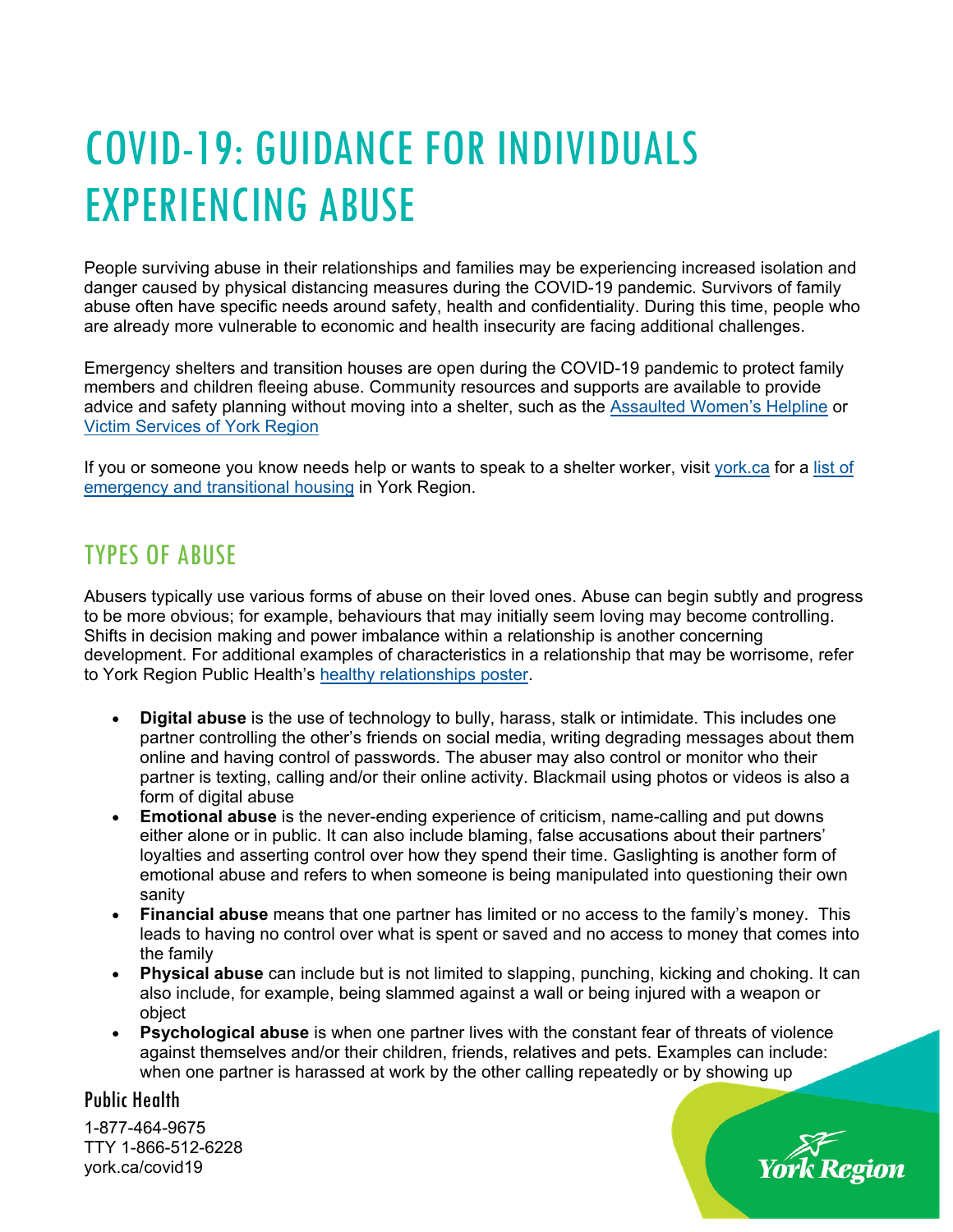unannounced, having items of value destroyed, or being threatened to have children removed or visitation blocked because of the COVID-19 virus

- **Sexual abuse or marital rape** is when one partner is being forced against their will to perform sexual acts and/or hurt (pain/injury) inflicted during intercourse. Consent is required for every sexual act in all relationships including marriages
- **Spiritual abuse** is when someone's spiritual beliefs are mocked or religious beliefs are used as justification for abuse

# HOW COVID-19 COULD UNIQUELY IMPACT SURVIVORS OF ABUSE:

- Necessary items may be withheld, such as hand sanitizer or disinfectants
- Abusive partners may withhold information or share misinformation about the pandemic to control or frighten survivors or to prevent them from seeking appropriate medical attention if they have symptoms
- Abusive partners may withhold OHIP and/or benefit cards, threaten to cancel benefits or prevent survivors from seeking medical attention when needed
- Programs for survivors may be significantly impacted shelters may be at capacity and stretched to support new intakes. Survivors may fear entering shelters due to the risk of the spread of COVID-19 in close living arrangements with others
- Older survivors with underlying health conditions may be at even higher risk for COVID-19 in settings where they would typically get support, like shelters, counseling centers, or courthouses. Older individuals experiencing family abuse can call the Senior Safety Line at 1- 866-299-1011 for support
- Abusive partners may use COVID-19 to justify and escalate their isolation tactics

# HELPING LOVED ONES DURING COVID-19

Survivors of abuse who are being asked to stay at home may feel isolated from their friends and family. Friends and family can:

- Encourage them to try to maintain social connections online or over the phone, if it is safe to do so, and try to stick to their daily routines as much as possible
- Call 911 if they or someone they know is in immediate danger. Emergency services will respond even if you are COVID-19 positive, are in self-isolation or quarantine and experiencing symptoms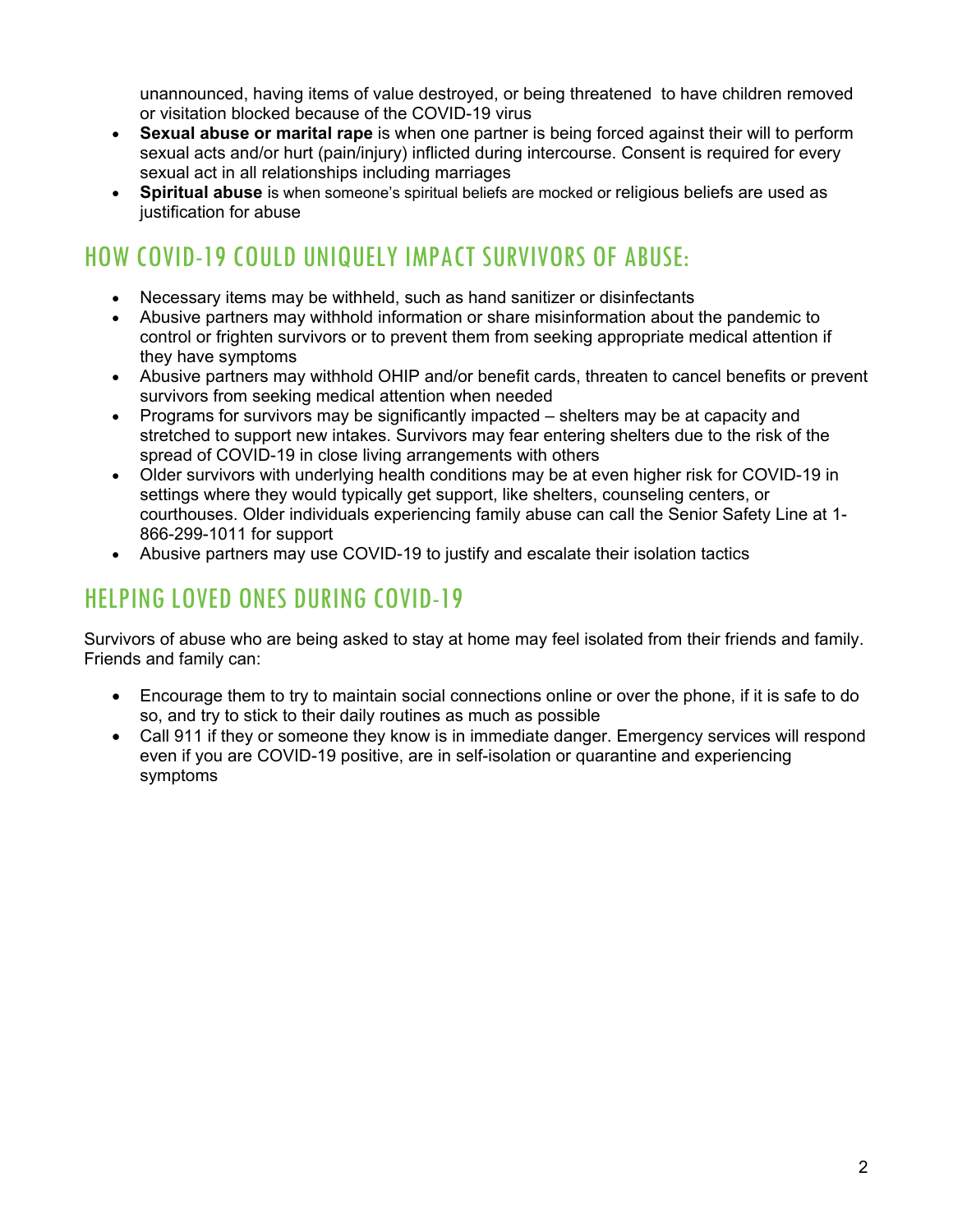### STAYING SAFE USING TECHNOLOGY DURING COVID-19

The following strategies can be used to seek help using technology if necessary.

### *When it is unsafe to talk on the phone*

- Many helplines and services provide different ways to connect, including text messaging
- If you need to be discreet in communicating with others, use technology strategically to get help or connect with people you trust
- Consider what you want and need to communicate and use an app that best meets those needs. Do you need one which will allow you to call for help quickly? One that will provide a safe way to get a supportive ear when needed? Do you need both?
	- $\circ$  Try using chat features on games or other unassuming apps to reach out to trusted friends
	- $\circ$  Download personal safety apps which allow you to quickly contact a trusted contact or 911 by pressing a button on the phone or in the app

### *Recording conversation histories with texting*

Depending on the way the text line is set-up, the thread of the conversation may be saved to your device. Consider deleting the text threads once you are done to minimize the risk of someone else seeing it.

### *Safety considerations when using online chat groups*

Chat messages are typically not saved to your device and the content of the messages usually delete after closing the browser window. However, a record of what website you visited could be listed in your browser history. If safe to do so, go to your web browser settings and delete the browsing history you don't want someone else to see.

Deleting the entire history may look suspicious if the person regularly monitors the browser activity. Consider deleting specific parts of conversations instead of entire conversations.

### *How to safely communicate if devices are monitored*

There are various ways someone could monitor a device. If your partner has physical access to your device and they know your password or account information, they may be able to gain access to information you share and search through it. This could include the thread of a text line or call logs.

If someone has installed stalkerware/spyware on your device, they will have access to anything that happens on the device, including websites visited, call logs, texts, and any information being backed up to your cloud-based storage. If this is the case, it may be helpful to think of a different way to communicate.

Consider connecting with friends or family via a code word or phrase to indicate that you need help but would not flag anything to your partner. Remember to let your friends or family know what this code word or phrase means and what to do if you should use that strategy. You may also consider getting a low cost pay-as-you-go phone or a donated phone as an alternate device to make emergency calls.

For more information on how to stay safe while using technology in the context of intimate partner abuse, sexual assault and family abuse, visit Technology Safety.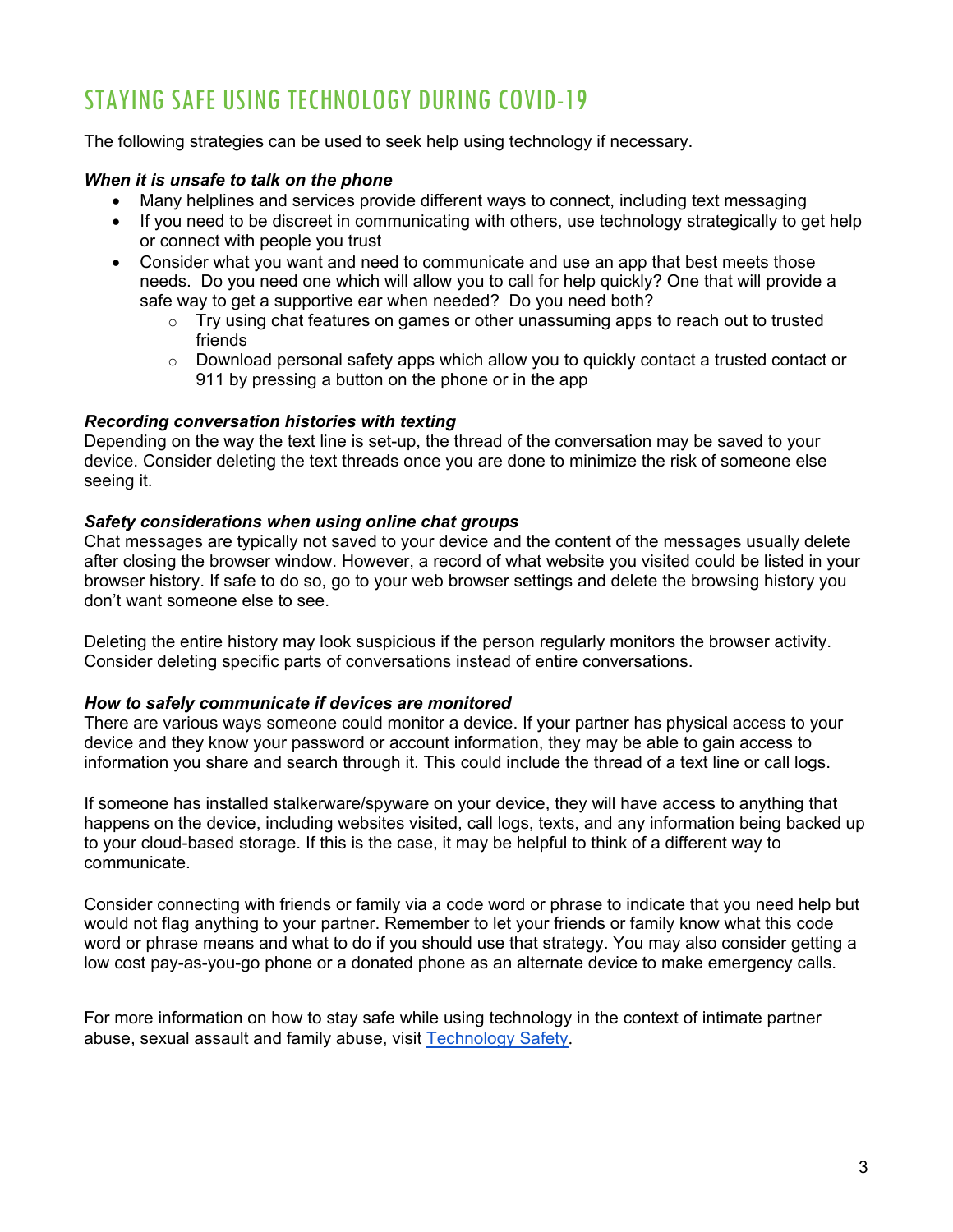# SAFETY PLANNING DURING COVID-19

As everyone is self-isolating and practicing social distancing and remaining home, survivors of abuse may be forced to endure a dangerous situation. The following strategies can help you prepare yourself and/or your loved ones until it is possible to escape.

### **Planning for safety**

- Identify your partner's form of abuse, frequency and level of force so that you can assess the risk of physical danger to you and your children before it occurs
- Identify a safe area(s) of the house where there is an escape route and no weapons. If arguments occur, try to move to those areas
- If violence is unavoidable, make yourself a small target. Dive into a corner and curl up into a ball with your face protected and arms around each side of your head, fingers entwined
- If possible, have a phone accessible at all times and know what numbers to call for help
	- $\circ$  Know the phone number to your local shelter
	- $\circ$  If your life is in danger, call 911
- Let trusted friends and neighbors know of your situation and develop a plan with a visual and/or phone signal to notify them when you need help
- Plan for what you will do if your children tell your partner of your plan or if your partner finds out about your plan
- Keep weapons like guns and knives locked away and as inaccessible as possible. Know where they are kept for your own awareness of what is around you
	- Make a habit of backing the car into the driveway and keeping it fueled
		- $\circ$  Keep the driver's door unlocked and others locked for a quick escape
		- $\circ$  Know where the keys are kept
		- $\circ$  Keep a spare key with you
- Try not to wear scarves or long jewelry that could be used to strangle or hurt you
- Create several plausible reasons for leaving the house at different times of the day or night. When in isolation think of reasons which would be realistic for you to go out, such as grocery shopping, walking a dog or getting medication
- Be aware of any technology and devices you use which your partner has access to or you know they search through

### **Supporting Children**

- Avoid running to where the children are, as your partner may hurt them as well
- Teach your children how to get help:
	- $\circ$  Instruct them not to get involved in the violence between you and your partner
	- $\circ$  Plan a code word to signal to them to get help or leave the house
- Tell your children that violence is never right, even when someone they love is being violent
- Reassure children that they are not at fault or the cause of the violence, and when anyone is being violent, it is important to stay safe
- Practice how to leave safely. Practice with your children or talk it through with them if you don't have the ability to practice with them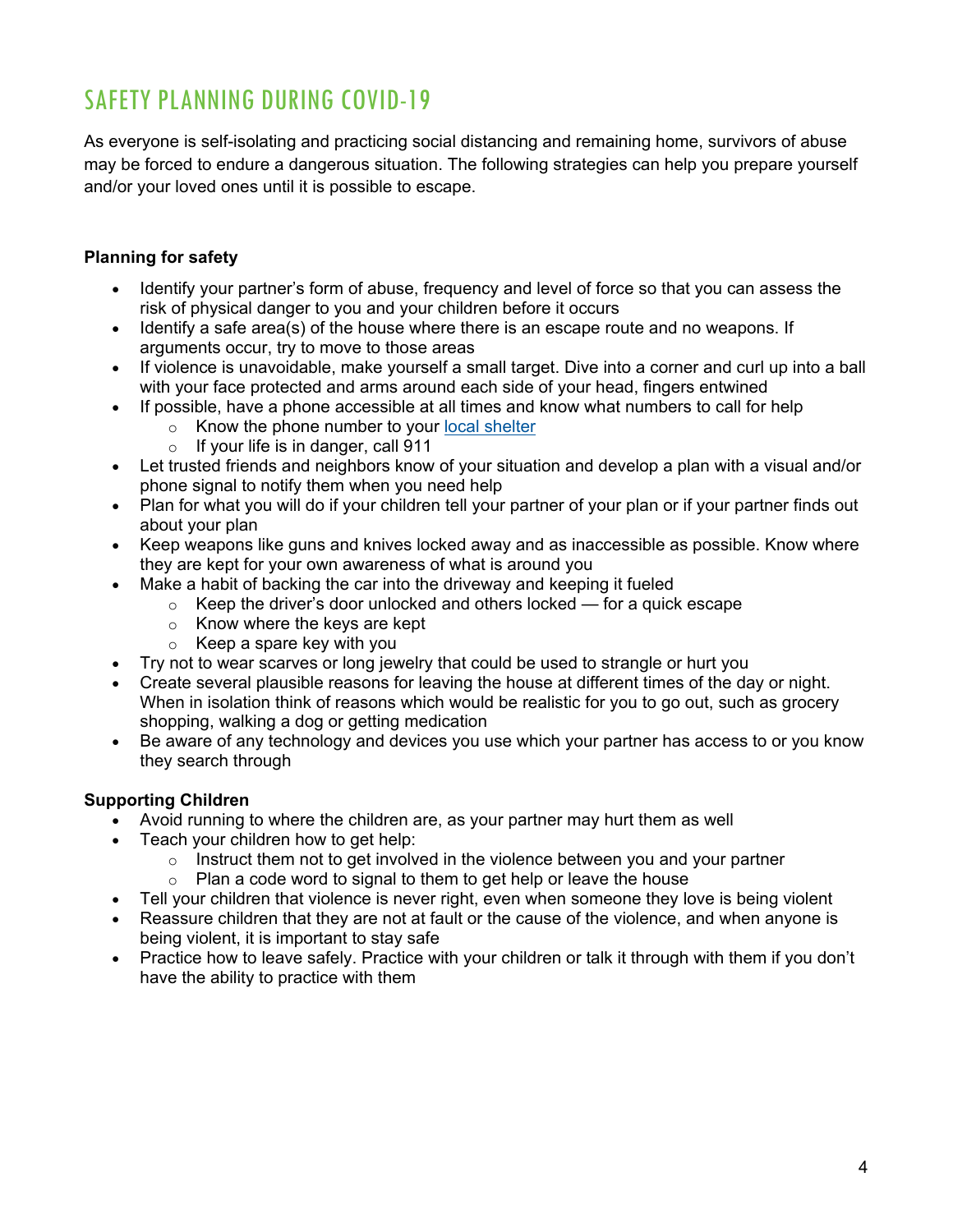# PREPARING TO LEAVE AN ABUSIVE SITUATION

If you need to leave an unsafe environment, get the following items organized. These items should be kept in a safe place until you are ready to leave or in case you need to leave suddenly. If you have children, take them if you can and, if possible, take your pets, too.

### **Copies of Important Papers:**

Make photocopies or take pictures of the following items and store them in a safe place, away from the originals.

- Marriage certificate
- Divorce papers
- Custody orders
- **Legal protection or protective orders**
- Health plan papers and medical cards
- Medical records for all family members
- Children's school records
- Investment papers/records and account numbers
- Work permits
- Immigration papers
- Rental agreement/lease or house deed
- Car title, registration and insurance information
- Records of police reports you have filed or other evidence of abuse

### **Keep Cards or Copies of Cards in Your Wallet:**

- Bank cards
- Birth certificates
- Social Insurance Number (SIN) cards (or numbers written on paper if you cannot find the cards)
- Driver's license
- Photo identification or passport
- Permanent resident card

### **Try to Keep your Wallet and an Emergency Bag Handy with the Following Items:**

- Keys for home, car and mailbox
- Cell phone
- A month supply of medications and dosages
- Emergency contact lists
- Income source money, credit cards and items you can sell if needed

#### **Other Items to Keep Handy and Access Quickly:**

- Emergency bag packed with immediate needs
- Special toys or items of comfort for yourself and/or children
- Jewelry or sentimental items
- List of items you would like to take if there is an opportunity to return to collect belongings at a later date